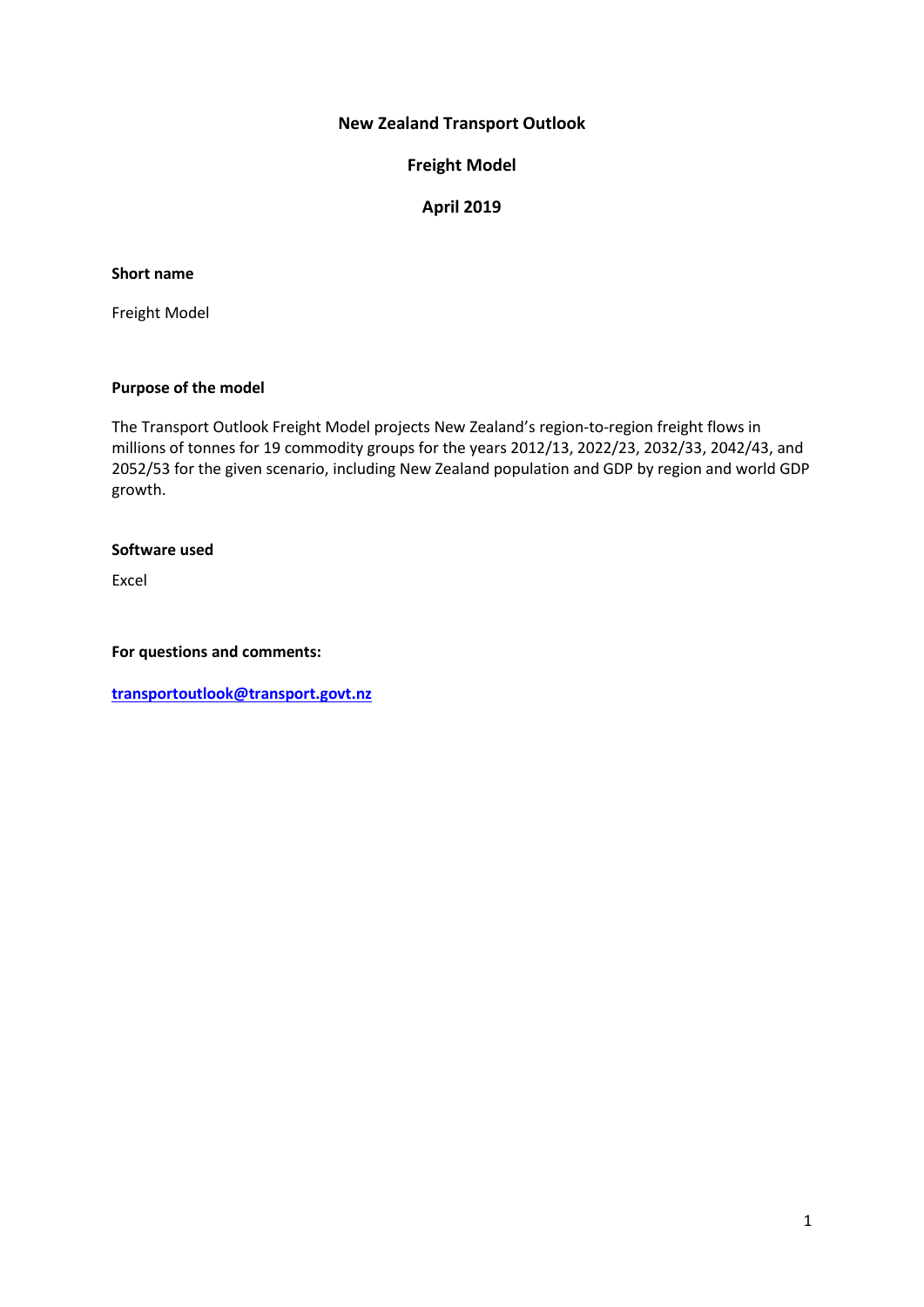## **Transport Outlook Freight Model Documentation**

## **1. At a high level, what does this model do?**

The Transport Outlook Freight Model projects New Zealand region-to-region freight flows in millions of tonnes for 19 commodity groups for the years 2012/13, 2022/23, 2032/33, 2042/43, and 2052/53 for the given scenario, including New Zealand population and GDP by region and world GDP growth. Region-to-region flow projections are provided separately for each commodity group for import flows from port of import to region of destination, for export flows from region of origin to port of export, and for domestic flows from region of origin to region of destination. Region-to-region projections by mode are also provided separately for each commodity group for flows by road, rail, coastal shipping, and the total by all modes.

The model is heavily based on data from the National Freight Demand Study 2014 (see [www.transport.govt.nz/research/nationalfreightdemandsstudy/\)](http://www.transport.govt.nz/research/nationalfreightdemandsstudy/). There are 14 regions in the model, with the Tasman, Nelson, and Marlborough regions treated as a single region, labelled 'TNM'.

## **2. Where do I find the model results?**

The model consists of a single Excel workbook for each scenario to be modelled. In the workbook, there are up to three sheets for each commodity group, as well as sheets for various model inputs. The sheets for individual commodity groups can be identified by the fact that the name on their tabs begin with a number, with each commodity group being assigned a number 1-19. There are also two 'Total' tabs showing results for all commodity groups combined.

Results by commodity group showing domestic flows, import flows, export flows, and total flows are shown on the commodity sheets whose name ends with "Projections" or, in the case of Manufactured Dairy products, simply "Proj". Each of these projections sheets shows results for the four modelled years in a different colour, but in an identical format. 2012/13 is shown in red in columns D-T, 2022/23 is shown in yellow in columns AD-AT, 2032/33 is shown in green in columns BD-BT, 2042/43 is shown in blue in columns CD-CT, and 2052/53 is shown in yellow in columns DD-DT.

Rows 15-30 show domestic flows. However, each domestic flow table also includes row 29 showing total import movements into each region and columns S, AS, BS, CS, and DS showing total export movements out of each region. Thus, the total flows shown in the domestic flow table match the total flows shown in the total flow table discussed below.

Rows 39-53 show export flows from region of origin to export ports only. For some commodity groups, there are no exports.

Rows 62-75 show import flows from import port to region of destination only. For some commodity groups, there are no imports.

Rows 85-99 shows total region to region flows, including domestic flows, imports and exports. Each of the region-to-region flows equal the sum of the corresponding region-to-region flows in the three tables above.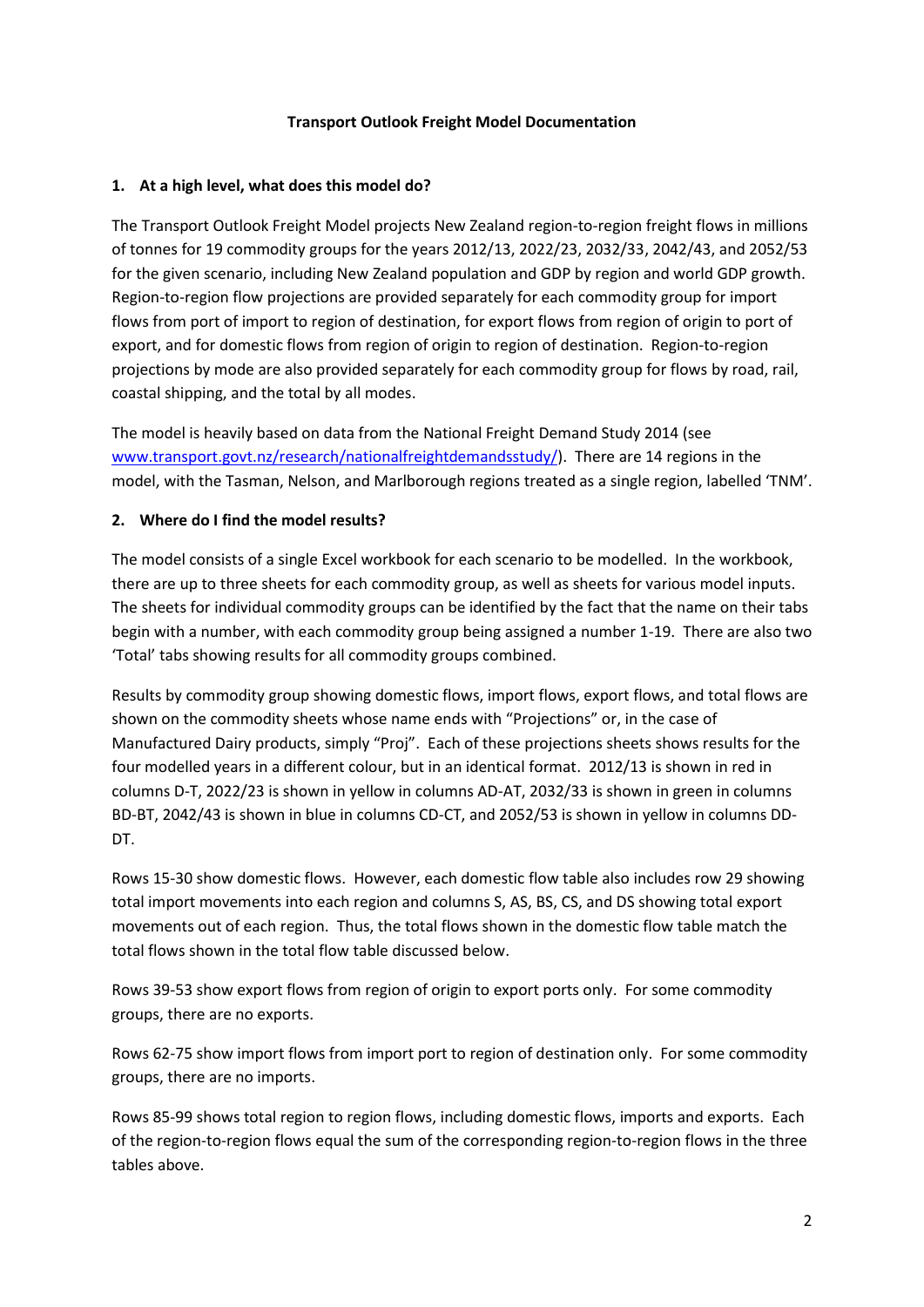Results by commodity showing flows by road, rail, coastal shipping, and total flows are shown in the commodity sheets whose name ends with "by Mode". Each of these "by Mode" sheets shows results for the four modelled years in the same colours as in the projections sheets.

Rows 15-29 show flows by road (truck). Rows 39-53 show flows by rail. Rows 62-75 show flows by coastal shipping. For some commodity groups, there may be no flows by rail or coastal shipping.

Rows 85-99 show total region to region flows, which should match the corresponding total flows shown in the projection sheets.

Rows 108-122 are a check equal to total flow minus the corresponding road, rail, and coastal shipping flows. Since total flow should equal the sum of flows by the three modes, values in this table should always be zero, which shows up as blank.

The first sheet, labelled "Index" may be used to jump directly to the projection sheet for any commodity group simply by clicking on the link to the sheet. There are also links for several other sheets.

# **3. What are the inputs to this model and where do they come from?**

Assumptions about regional populations, regional GDPs, and world GDP are shown in the "Assumptions" sheet. In this sheet, as everywhere in this workbook, cells whose values are supplied by external data sources have been shaded. Regional populations and regional GDPs are typically linked to the regional populations and GDPs shown in the 'Population and GDP' file for each scenario to be modelled—see the separate documentation on this file. World GDP projections are typically from the *OECD Economic Outlook No 103 - July 2018 - Long-term baseline projections (*[https://stats.oecd.org/Index.aspx?DataSetCode=EO103\\_LTB\)](https://stats.oecd.org/Index.aspx?DataSetCode=EO103_LTB).

Results of the National Freight Demand Study (NFDS) are shown in three 'NFDS' tabs. The 'NFDS Summary 2012 inc Imp+Exp Obs' sheet shows four region-to-region tables for the modelled commodity groups: total flows (columns B-Q), exports (columns S-AH), imports (columns AJ-AY), and domestic flows with a row for imports and a column for exports (columns BA-BQ) as actually observed. The 'NFDS Summary 2012 inc Imp+Exp Mod B' sheet shows the exact same data, but with a few updates reflecting significant changes known to have occurred since 2012; these flows are used as a basis for future projections. The 'NFDS Summary 2012-2042' sheet shows the NFDS projections of total region-to-regions flows for the same commodity groups for 2012 (columns B-Q), 2022 (columns T-AI), 2032 (columns AL-BA), and 2042 (columns BD-BS). These three sheets have been provided to the Ministry of Transport by Murray King and Richard Paling, the authors of the NFDS. In some cases, the data in these two sheets has been updated or revised and may differ from the numbers shown in the published NFDS.

Some commodity groups that were broken out in the NFDS have been combined in this model, usually because it would have been difficult to break out the individual commodities at this level of detail. The NFDS commodity groups included in each model commodity group are shown in the second column of Appendix B.

Mode splits are shown in the 'Modal Splits 2012 Observed' and 'Modal Splits 2012 Mode Base' sheets. The former shows the actually observed modal splits, while the latter reflects a few modal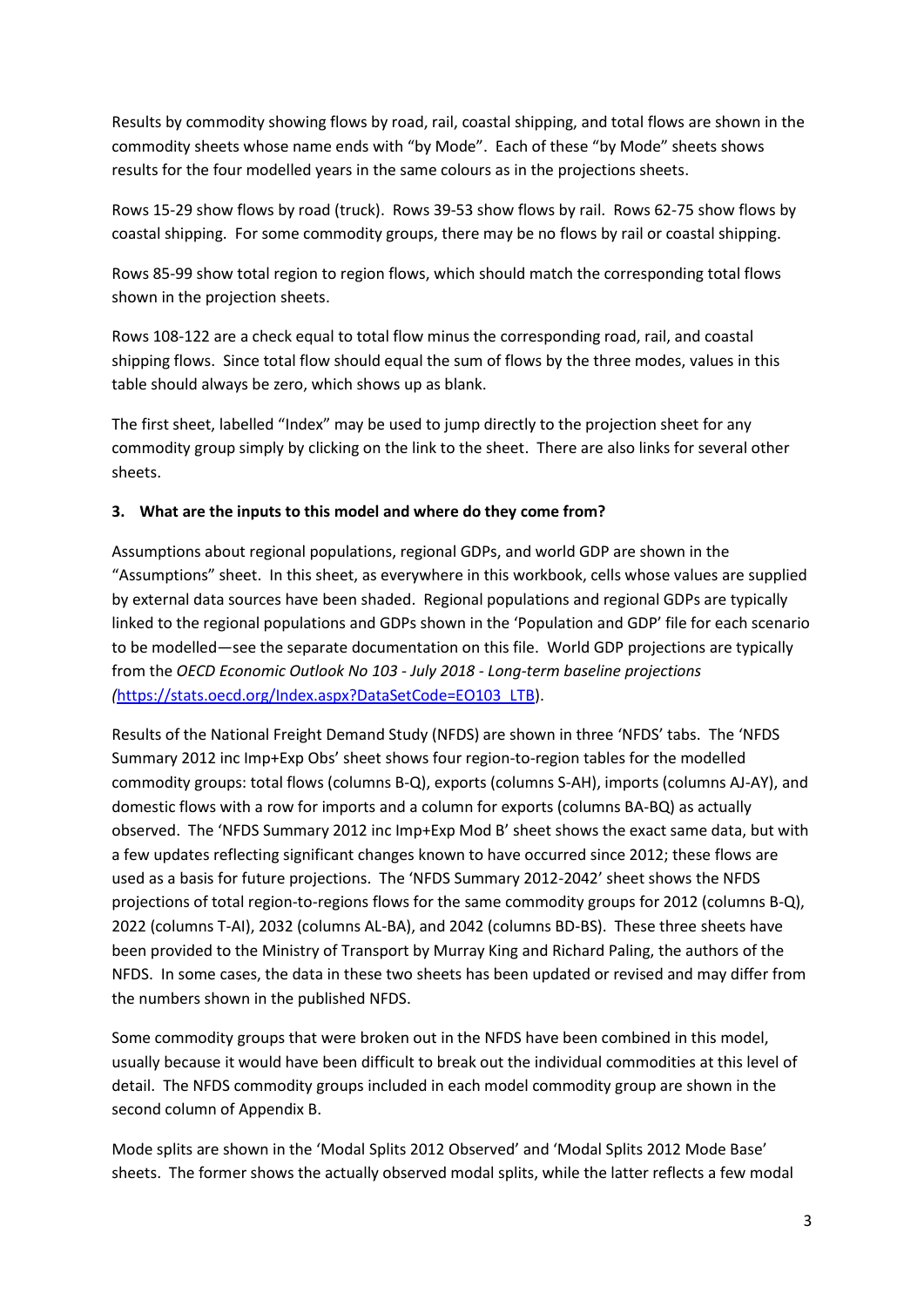split changes known to have occurred since 2012 or expected to occur in the future. In each sheet, region to region mode shares are shown for road (columns A-P), rail (columns R-AG), and coastal shipping (columns AI-AX) for the modelled commodity groups. The underlying data in these three sheets was originally developed for the NFDS, although only summaries of the data were published in connection with the NFDS. The sheets have been provided to the Ministry of Transport by Murray King and Richard Paling, the authors of the NFDS. In some cases the data in the three sheets has been updated or revised and may differ from the numbers shown in the published NFDS.

Final inputs are the projected total growth in New Zealand petroleum demand in 2022/23, 2032/33, 2042/43, and 2052/53, typically from MBIE's *Energy Outlook 2011* (se[e www.mbie.govt.nz/info](http://www.mbie.govt.nz/info-services/sectors-industries/energy/energy-data-modelling/modelling/new-zealands-energy-outlook/reference-scenario/documents-image-library/energy-outlook-2011/energy-supply-and-demand.xls/view)[services/sectors-industries/energy/energy-data-modelling/modelling/new-zealands-energy](http://www.mbie.govt.nz/info-services/sectors-industries/energy/energy-data-modelling/modelling/new-zealands-energy-outlook/reference-scenario/documents-image-library/energy-outlook-2011/energy-supply-and-demand.xls/view)[outlook/reference-scenario/documents-image-library/energy-outlook-2011/energy-supply-and](http://www.mbie.govt.nz/info-services/sectors-industries/energy/energy-data-modelling/modelling/new-zealands-energy-outlook/reference-scenario/documents-image-library/energy-outlook-2011/energy-supply-and-demand.xls/view)[demand.xls/view\)](http://www.mbie.govt.nz/info-services/sectors-industries/energy/energy-data-modelling/modelling/new-zealands-energy-outlook/reference-scenario/documents-image-library/energy-outlook-2011/energy-supply-and-demand.xls/view). This data is used to derive the numbers in the "12. Petroleum Base Data" sheet, cells AY31, BY31, CY31, and DY31, respectively. Since the MBIE *Energy Outlook* data is unavailable after 2040, the value for 2042/43 is extrapolated, while the value for 2052/53 is the same as 2042/43.

# **4. How does this model derive its results?**

Base year 2012/13 flows were taken directly from the NFDS data shown in the 'NFDS Summary 2012 inc Imp+Exp Obs' sheet. For the future projections, each of the 19 commodity groups was assigned to one of five commodity classes, depending upon the nature of the supply and demand for the commodity group. A different solution algorithm was used for each of the five commodity classes to develop the future projections. Appendix A provides further information on the algorithm used to project each of the five commodity classes, while Appendix B shows the assignment of Freight Model commodity groups to commodity classes.

Where Appendix A describes future interregional flows, demand, or supply for a commodity as being 'exogenously specified', this means it was taken from the NFDS projections shown in the 'NFDS Summary 2012-2042' sheet without change. For 2052/53, the projections are the same as 2042/43.

The five commodity classes and their characteristics are as follows.

Exogenously Specified – These are commodity groups for which New Zealand's ability to produce is limited by available resources, and for which the market is primarily for export. An assessment of the supply and demand for these commodities was performed as part of the development of the NFDS and is unlikely to change in response to the development of the New Zealand economy generally.

Supply-Driven Export Commodity Class – Only the commodity group 'logs' was assigned to this commodity class. Here the supply is limited by available resources and unlikely to change, but domestic demand may grow with the New Zealand economy. An assessment of the supply of this commodity was performed as part of the development of the NFDS. Exports take up the difference between domestic supply and domestic demand. There are no imports.

Demand-Driven Commodity Class – For commodity groups in this commodity class, domestic demand grows with the New Zealand economy; there are no exports. Neither domestic supply nor imports (if any) are limited and both grow at the same rate to meet domestic demand.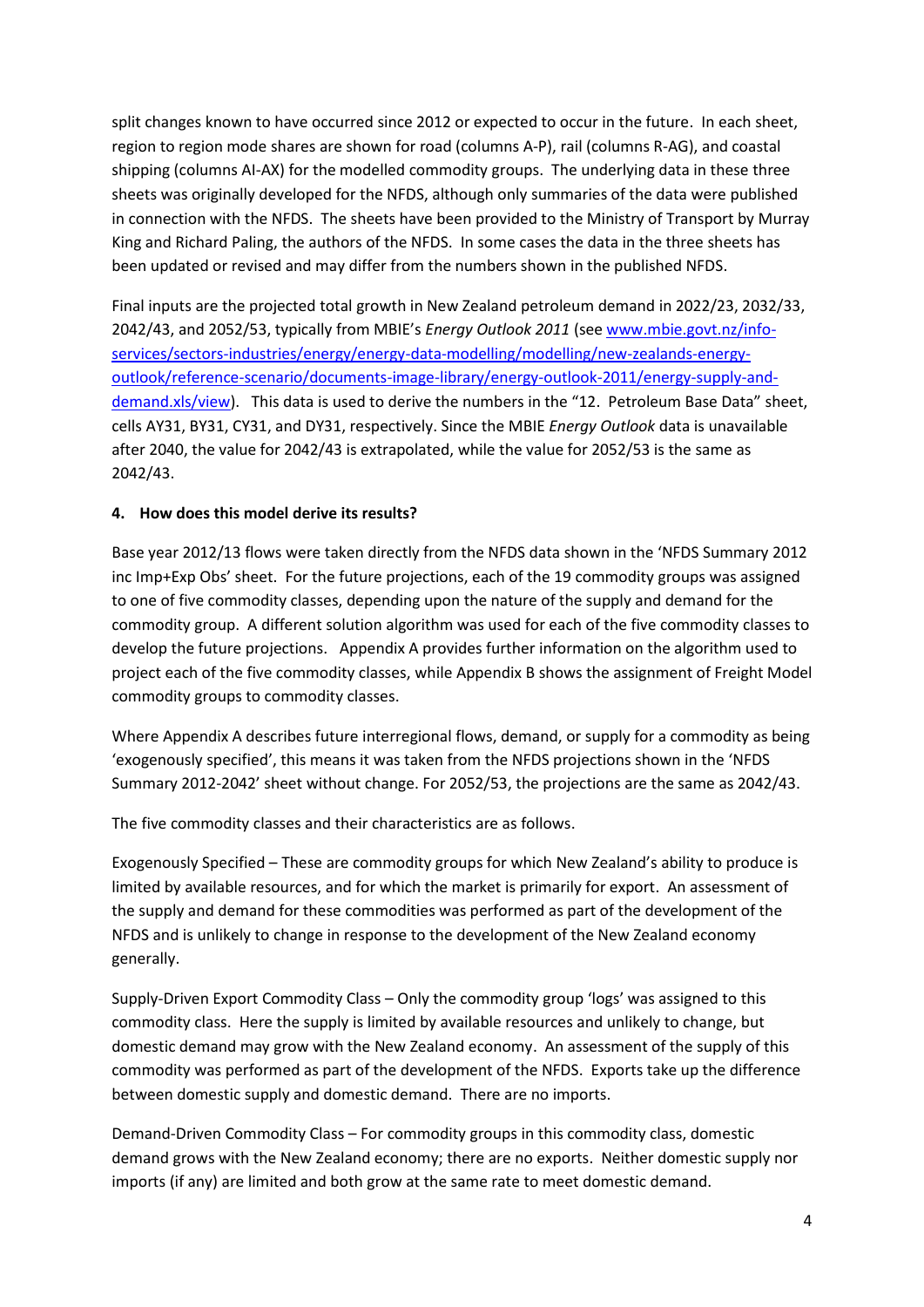Flexi Commodity Class – For commodity groups in this commodity class, supply, exports (if any) and demand may grow with the New Zealand economy. Imports take up any difference between domestic demand plus exports and domestic supply or, if domestic supply exceeds domestic demand plus exports even after imports have been driven to zero, the exports take up the remaining difference.

Waste Commodity Class – Only the commodity group 'waste' was assigned to this commodity class. Here the 'supply' may grow with the New Zealand economy. 'Demand' and exports (if any) grow to meet 'supply'.

Where supply or demand grows with the New Zealand economy, specific variables or functions of specific variables have been assigned as drivers for each commodity group. These drivers are shown in the table of Assignment of Commodity Groups to Commodity Classes in Appendix B. In the model workbook, formulae for these drivers are specified in the sheets with tabs ending in 'Base Data' for 2012/13, 2022/23, 2032/33, 2042/43 and 2052/53 in cells w15:y29, aw15:ay31, bw15:by31, cw15:cy31, and dw15:dy31, respectively. Commodity groups in the exogenously specified commodity class do not have 'Base Data' sheets as they do not need to be modelled at all and do not have drivers.

For all commodity classes except the exogenously specified commodity class, the first step of the solution process, performed in the 'Base Data' sheets, is to use the appropriate drivers to calculate a desired total demand by region and/or (depending upon the commodity class) desired total supply by region for each future year. The second step, performed in the 'Projection' sheets, is to grow the base year 2012/13 region-to-region flows to match the desired total demand by region or total supply by region by multiplying each row or column by the desired total demand or total supply divided by the original 2012/13 total supply or total demand. Imports and exports may also be adjusted in this process, depending upon the commodity class.

For the supply-driven export commodity class and the flexi-commodity class, region-to-region flows must be grown to match both a desired total demand by region and a desired total supply by region. There is no closed-form formula that can accomplish this. Instead, an algorithm known as 'furnessing' is used (see the discussion of the 'Furness Distribution Model' at [www.transportmodeller.com/distributionoverview.html\)](http://www.transportmodeller.com/distributionoverview.html). This process repeatedly scales rows then columns to match their desired total values until both the row and column totals are sufficiently close to their desired values. The Excel macros used to accomplish furnessing are explained on the 'Macros' sheet of the model workbook.

The desired total demands by region may be scaled to match a desired national total demand. The desired national total demand for 2022/23, 2032/33, 2042/43, and 2052/53 is shown in cells AY31, BY31, CY31, and DY31, respectively, of the Base Data sheet and the scaling of the regional demands is performed on row 31 of that sheet. This feature is currently used only for petroleum demand, which is scaled to match the national demand projections from MBIE's 2011 *Energy Outlook*.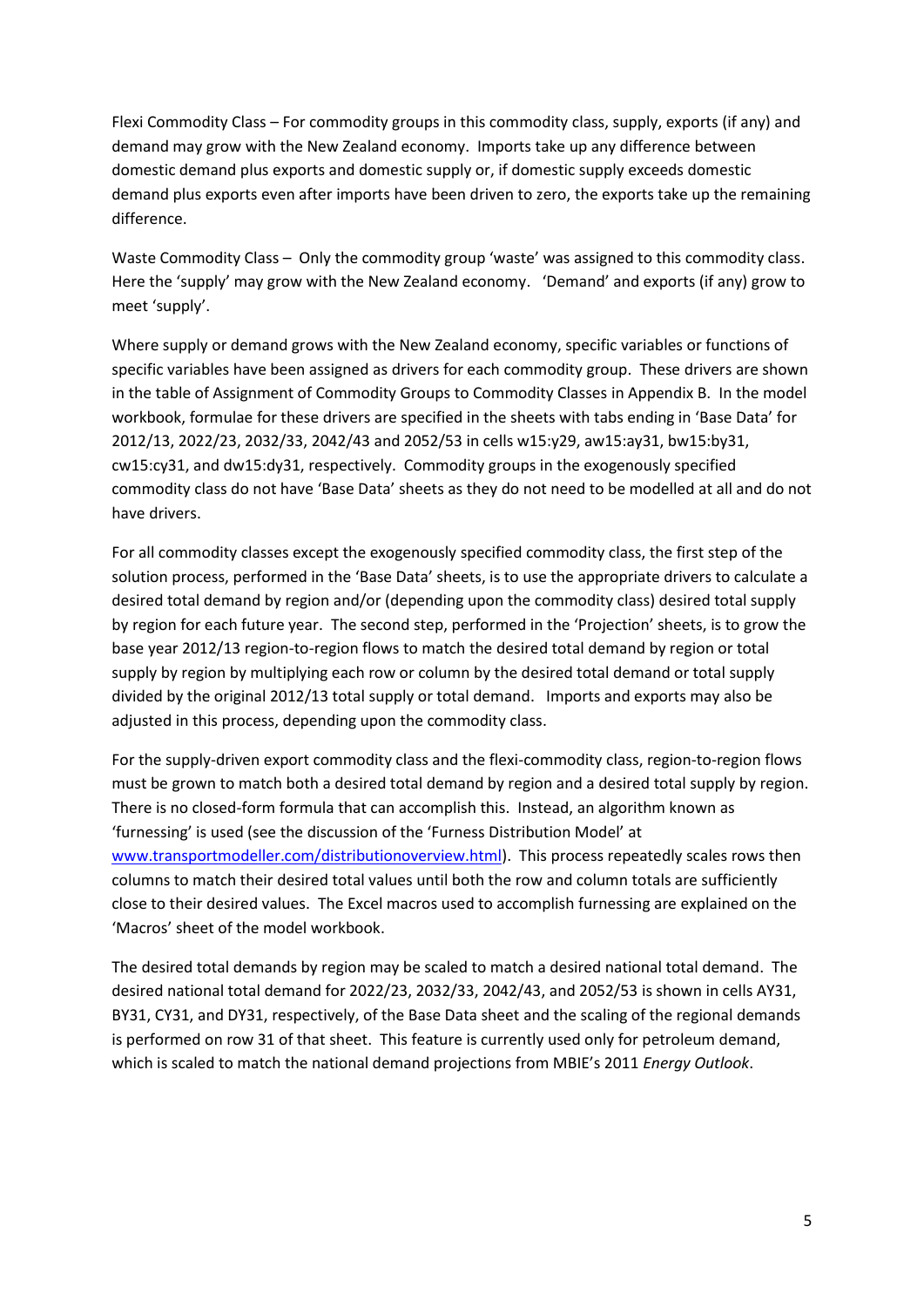#### **Appendix A - Transport Outlook Freight Model Commodity Classes**

- **1. Exogenously Specified Commodity Class**
	- **a. How aggregate supply and demand is determined:** Total Inter-regional flows are exogenously specified. Many of these commodities are export commodities where domestic demand is assumed to be minor, with most domestic movement between stages of the supply chain.
	- **b. How future flows are grown:** Total inter-regional flows are exogenously specified.
	- **c. Handling of imports and exports:** Exports flows on each lane (that is, each origin and destination combination) grow with total flows on the lane. If there are imports, import flows on each lane also grow with total flows on the lane.
	- **d. Commodities in this group:** liquid milk, dairy manufacturing, wool, fish, livestock, meat and meat products, horticulture, other agriculture, coal.

#### **2. Supply-Driven Export Commodity Class**

- **a. How aggregate supply and demand is determined:** Domestic supply is exogenously specified, domestic demand grows with the driver specified in Appendix B below.
- **b. How future flows are grown:** Iterative scaling (furnessing) is used to match region-to-region flows to both supply plus imports and demand plus exports.
- **c. Handling of imports and exports:** There are no imports. Exports take up any difference between domestic supply and domestic demand.
- **d. Commodities are in this group:** logs.

#### **3. Demand-Driven Commodity Class**

- **a. How aggregate supply and demand is determined:** Demand grows with drivers specified in the fourth column of Appendix B below; supply and imports (if any) grow to meet demand as described in (b) and (c) below.
- **b. How future flows are grown:** Domestic flows and imports (if any) into each region scale up to match regional demand. Aggregate supply from each region equals the sum of the flows from that region into other regions; no furnessing.
- **c. Handling of imports and exports:** imports (if any) in each region grow at the same rate as domestic supplies. There are no exports of these commodities.
- **d. Commodities in this group:** petroleum, aggregate, concrete, and other minerals.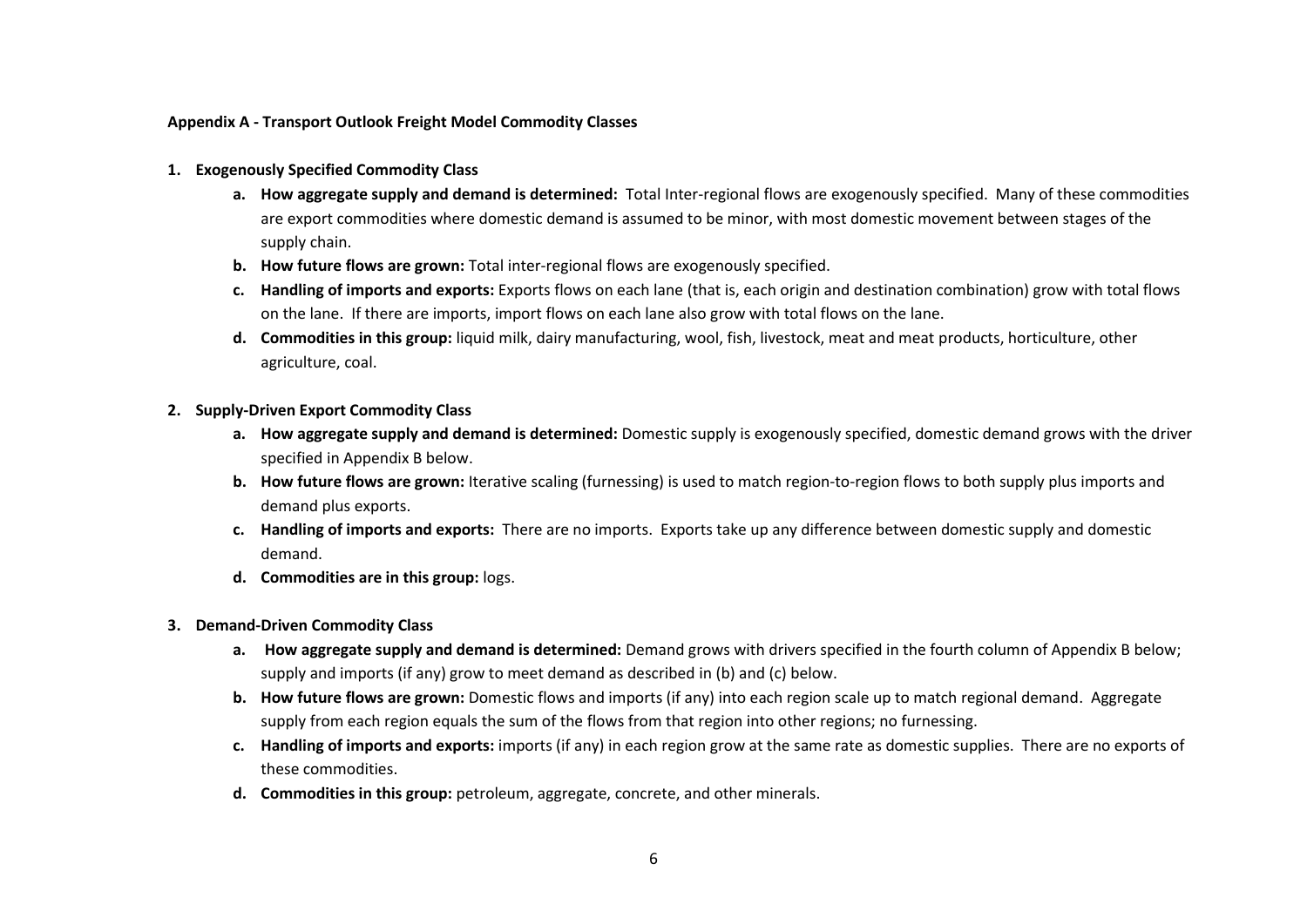#### **4. Flexi Commodity Class**

- **a. How aggregate supply and demand is determined:** Supply and demand grow with the driver specified in Appendix B below.
- **b. How future flows are grown:** Iterative scaling (furnessing) is used to match region-to-region flows to both supply and demand.
- **c. Handling of imports and exports:** Aggregate exports (if any) are assumed to grow with aggregate domestic supply. Imports take up any difference between domestic demand plus exports and domestic supply. If domestic supply exceeds domestic demand plus exports even after imports have been driven to zero, then exports take up the remaining difference.
- **d. Commodities in this group:** processed timber, limestone-fertiliser-cement, steel and aluminium, manufactured goods-retail goods-NES.

#### **Waste Commodity Class**

- **e. How aggregate supply and demand is determined:** Supply grows with the driver specified in Appendix B below. Demand grows to meet supply as described below.
- **f. How future flows are grown:** Domestic flows and exports (if any) in each region scale up to match regional supply. Aggregate demand into each region equals the sum of the flows into that region; no furnessing.
- **g. Handling of imports and exports:** There are no imports of these commodities.
- **h. Commodities in this group:** waste.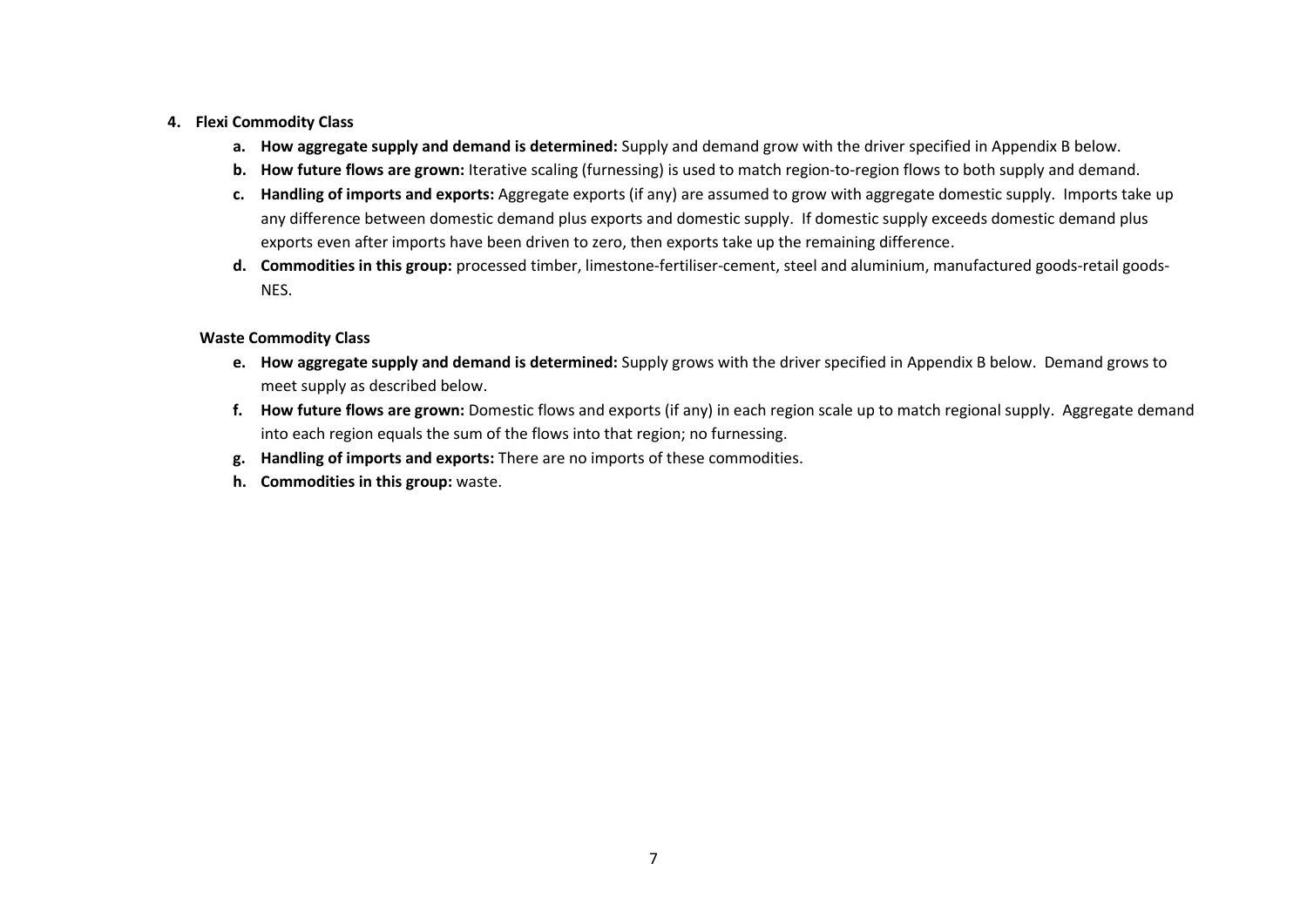| <b>Commodity Group</b>        | <b>Incorporates NFDS</b>       | <b>Commodity Class</b>       | <b>Assume Domestic Supply</b>     | <b>Assume Domestic Demand</b>      |
|-------------------------------|--------------------------------|------------------------------|-----------------------------------|------------------------------------|
|                               | <b>Commodity Groups</b>        |                              | <b>Growth Is Driven By Growth</b> | <b>Growth Is Driven By Growth</b>  |
|                               |                                |                              | of:                               | of:                                |
| Liquid Milk<br>1.             | Liquid Milk                    | <b>Exogenously specified</b> | NFDS Liquid Milk Supply           | NFDS Liquid Milk Demand            |
|                               |                                | commodity                    | (Exogenous)                       | (Exogenous)                        |
| Manufactured<br>2.            | Dairy Manufacturing            | <b>Exogenously specified</b> | <b>NFDS Manufactured Dairy</b>    | <b>NFDS Manufactured Dairy</b>     |
| Dairy                         |                                | commodity                    | Supply (Exogenous)                | Demand (Exogenous)                 |
| 3.<br>Logs                    | Export Logs, Logs to Sawmills, | Supply-driven export         | <b>NFDS Export Logs</b>           | Processed Timber Demand            |
|                               | Inputs to Panel Making,        | commodity                    | Supply+Logs to Sawmills           | Growth as per NFDS Section         |
|                               | Inputs to Pulp and Paper       |                              | Supply+Inputs to Panel            | 7.4.3, which would be 70.6%        |
|                               |                                |                              | Making Supply+Inputs to Pulp      | <b>National Population Growth</b>  |
|                               |                                |                              | and Paper Supply (All             | and 29.4% World Real GDP           |
|                               |                                |                              | Exogenous)                        | Growth                             |
| <b>Processed Timber</b><br>4. | Sawn Timber, Pulp and Paper,   | Flexi commodity              | 70.6% National Population         | Regional Population Growth as      |
|                               | Panels                         |                              | Growth and 29.4% World Real       | per NFDS Section 7.4.3             |
|                               |                                |                              | $GDP$ Growth <sup>1</sup>         |                                    |
| 5.<br>Meat and Meat By-       | Meat and Meat By-Products      | <b>Exogenously specified</b> | <b>NFDS Meat and Meat</b>         | <b>NFDS Meat and Meat Products</b> |
| Products                      |                                | commodity                    | Products Supply (Exogenous)       | Demand (Exogenous)                 |
| 6.<br>Livestock               | Livestock                      | <b>Exogenously specified</b> | <b>NFDS Livestock Supply</b>      | <b>NFDS Livestock Demand</b>       |
|                               |                                | commodity                    | (Exogenous)                       | (Exogenous)                        |
| Horticulture<br>7.            | Horticulture                   | <b>Exogenously specified</b> | <b>NFDS Horticulture Supply</b>   | <b>NFDS Horticulture Demand</b>    |
|                               |                                | commodity                    | (Exogenous)                       | (Exogenous)                        |
| 8.<br>Wool                    | Wool                           | <b>Exogenously specified</b> | <b>NFDS Wool Supply</b>           | <b>NFDS Wool Demand</b>            |
|                               |                                | commodity                    | (Exogenous)                       | (Exogenous)                        |
| 9.<br>Other Agriculture       | Other Agriculture, Grain       | <b>Exogenously specified</b> | NFDS Other Agriculture            | NFDS Other Agriculture             |
|                               |                                | commodity                    | Supply (Exogenous)                | Demand (Exogenous)                 |

## **Appendix B - Assignment of Commodity Groups to Commodity Classes**

 $\overline{a}$ 

 $^{1}$  From NFDS Table 7.9, logs to sawmills demand is 60% domestic, panel demand is 50% domestic, and pulp demand is 100% domestic. From Table 7.10, logs to sawmills were 7.16 million tones, panels were 2.98 million tonnes, and pulp was 4.68 million tonnes in 2012. The weighted average would be  $(0.6*7.16+0.5*2.98+1.0*4.68)/(7.16+2.98+4.68) = 0.706$  or 70.6% domestic.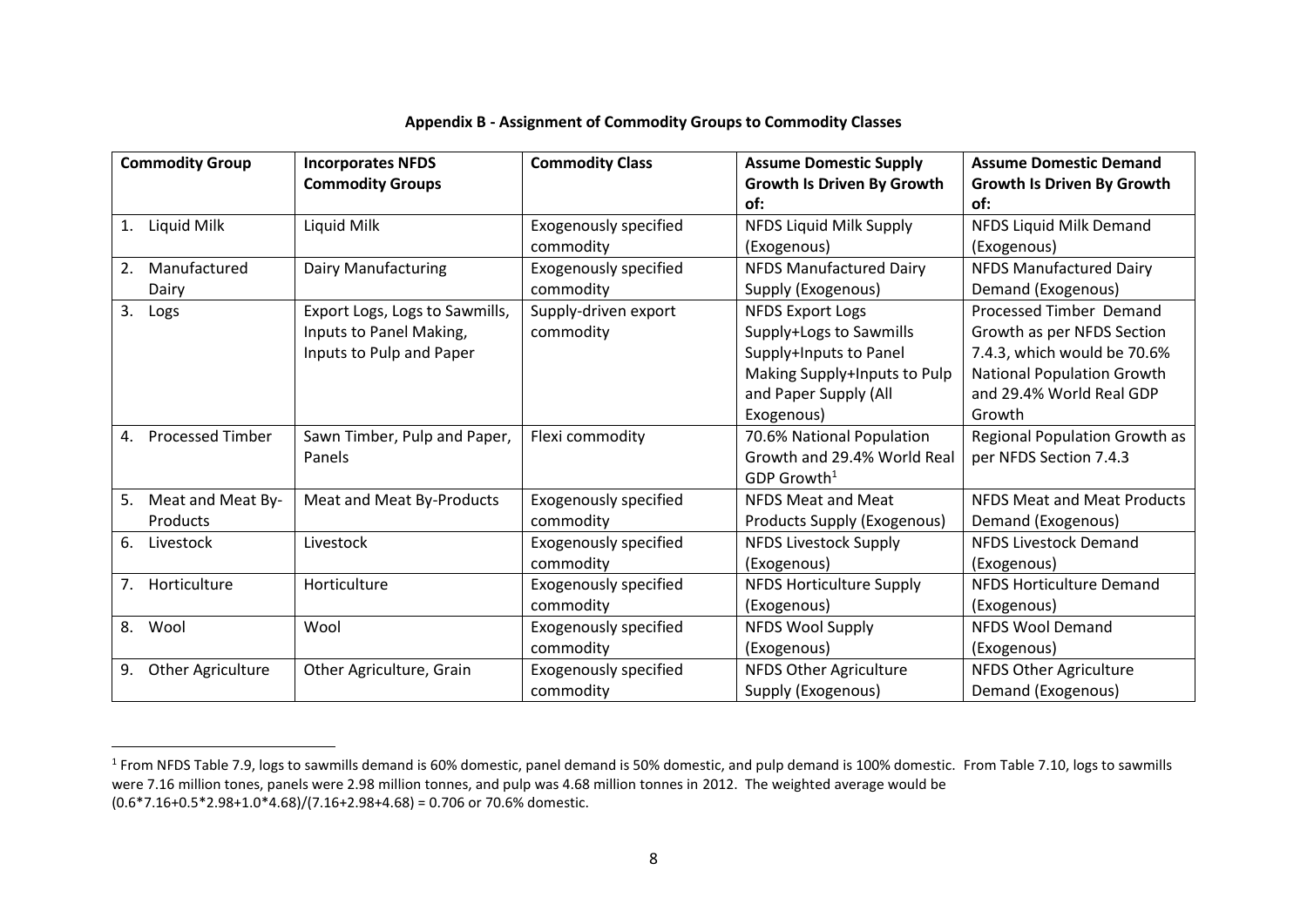| <b>Commodity Group</b> | <b>Incorporates NFDS</b>     | <b>Commodity Class</b>       | <b>Assume Domestic Supply</b>       | <b>Assume Domestic Demand</b>     |
|------------------------|------------------------------|------------------------------|-------------------------------------|-----------------------------------|
|                        | <b>Commodity Groups</b>      |                              | <b>Growth Is Driven By Growth</b>   | <b>Growth Is Driven By Growth</b> |
|                        |                              |                              | of:                                 | of:                               |
| 10. Fish               | Fish                         | <b>Exogenously specified</b> | NFDS Fish Supply (Exogenous)        | <b>NFDS Fish Demand</b>           |
|                        |                              | commodity                    |                                     | (Exogenous)                       |
| 11. Coal               | Coal                         | <b>Exogenously specified</b> | <b>NFDS Coal Supply</b>             | <b>NFDS Coal Demand</b>           |
|                        |                              | commodity                    | (Exogenous)                         | (Exogenous)                       |
| 12. Petroleum          | Petroleum                    | Demand-driven commodity      | Regional Outputs Scale to           | <b>Regional Population Growth</b> |
|                        |                              |                              | Match Demand (Not                   | (Final Demand), but with          |
|                        |                              |                              | Furnessed)                          | Regional Demands Scaled to        |
|                        |                              |                              |                                     | Match MBIE Projections for        |
|                        |                              |                              |                                     | <b>Growth of Total National</b>   |
|                        |                              |                              |                                     | <b>Petroleum Demand</b>           |
| 13. Aggregate          | Aggregate                    | Demand-driven commodity      | <b>Regional Output Scales to</b>    | 65% Regional GDP Growth *         |
|                        |                              |                              | Match Demand (Not                   | 1.3 (Roading Demand), 27%         |
|                        |                              |                              | Furnessed)                          | Regional Population Growth *      |
|                        |                              |                              |                                     | 1.09 (Building Demand), 8%        |
|                        |                              |                              |                                     | <b>Regional Population Growth</b> |
|                        |                              |                              |                                     | (Other Demand); Demand            |
|                        |                              |                              |                                     | Reduced 35% from 2017             |
|                        |                              |                              |                                     | Onwards in Canterbury to          |
|                        |                              |                              |                                     | Reflect Completion of             |
|                        |                              |                              |                                     | Christchurch Rebuild as per       |
|                        |                              |                              |                                     | NFDS Section 7.4.11               |
| 14. Limestone-Cement-  | Limestone-Cement -Fertiliser | Flexi commodity              | 40% National Concrete               | 60% Regional Liquid Milk          |
| Fertiliser             |                              |                              | Demand Growth (Growth in            | Demand Growth, 40%                |
|                        |                              |                              | <b>Fertiliser Demand Assumed to</b> | Regional Concrete Growth as       |
|                        |                              |                              | Met Mostly by Imports as            | per NFDS 7.4.12                   |
|                        |                              |                              | <b>Recommended by Murray</b>        |                                   |
|                        |                              |                              | King)                               |                                   |
| 15. Concrete           | Concrete                     | Demand-driven commodity      | <b>Regional Output Scales to</b>    | Regional GDP Growth * 2.2;        |
|                        |                              |                              | Match Demand (Not                   | Demand Reduced 35% from           |
|                        |                              |                              | Furnessed)                          | 2017 Onwards in Canterbury        |